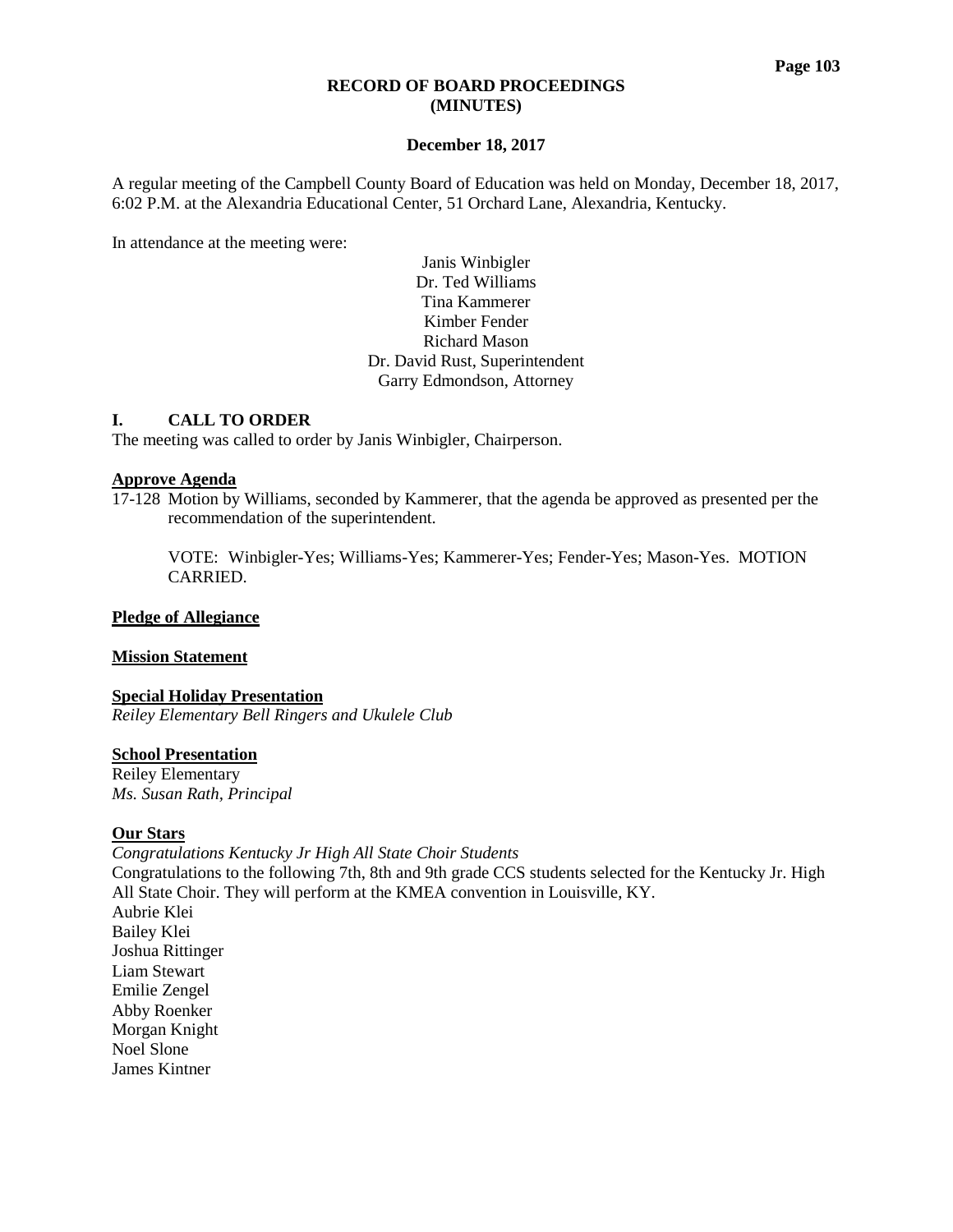# **Page 104**

# *CCMS Student Places First in the 2017 National School Bus Safety Poster Contest*

Madisyn Kelley, an 8th-grade student at Campbell County Middle School in Alexandria, is the first place winner in the 6-8 grade division in the 2017 National School Bus Safety Poster Contest. Her artwork depicts the theme, "My Driver – My Safety Hero," which also will be the theme of next year's National School Bus Safety Week, Oct. 15-19, 2018.

The National School Bus Safety Poster Contest is sponsored by the National Association for Pupil Transportation (NAPT). Students in more than 40 states participate in local and state-level competitions to select artwork that depicts school bus safety-related themes and encourages and promote school bus safety. Congratulations Madisyn!

## *CCHS Boys' Soccer Team Make Elite 8*

This season included many accomplishments for the Camels, including a second Region title, and their first State tournament win!

Unfortunately, the Boys soccer team lost a heartbreaker to Warren Central in the state quarterfinals. Neither team scored through regulation and two overtime periods. The game was ultimately settled on PK's where Warren Central clinched the win 5-3.

# **Recess**

## **II. COMMUNICATIONS Audience Comments**

# **Superintendent Comments**

## **Board Member Comments**

# **Personnel Actions**

| <b>NAME</b>        | <b>POSITION</b>                   | <b>ACTION / REASON</b> | <b>EFFECTIVE</b> | <b>LOCATION</b> |  |  |  |  |
|--------------------|-----------------------------------|------------------------|------------------|-----------------|--|--|--|--|
| Boswell, Gary      | Girls Asst. Track Coach           | Hired                  | 11/17/2017       | <b>CCHS</b>     |  |  |  |  |
| Herald, Amanda     | Custodian                         | Resigned               | 11/29/2017       | <b>CCHS</b>     |  |  |  |  |
| Herald, Billie     | Custodian                         | Resigned               | 11/21/2017       | <b>CCHS</b>     |  |  |  |  |
| Jackson, James     | <b>Bus Driver &amp; Custodian</b> | Retired                | 12/31/2017       | Transportation  |  |  |  |  |
| Quinn, Katelynn    | Academic Coach                    | Hired                  | 11/27/2017       | <b>CCMS</b>     |  |  |  |  |
| <b>Substitutes</b> |                                   |                        |                  |                 |  |  |  |  |
| Adams, Mary        | <b>Substitute Teacher</b>         | Hired                  | 11/28/2017       | District Wide   |  |  |  |  |
| Ashcraft, Noah     | <b>Substitute Teacher</b>         | Hired                  | 11/28/2017       | District Wide   |  |  |  |  |
| Black, Gale        | <b>Substitute Teacher</b>         | Hired                  | 11/14/2017       | District Wide   |  |  |  |  |
| Boutghaten,        |                                   |                        |                  |                 |  |  |  |  |
| Amal               | Substitute Teacher                | Hired                  | 12/7/2017        | District Wide   |  |  |  |  |
| Calves, Daniel     | Substitute Teacher                | Hired                  | 11/21/2017       | District Wide   |  |  |  |  |
| Girty, Eric        | Substitute Bus Driver             | Hired                  | 11/15/2017       | Transportation  |  |  |  |  |
| Haas, Cherie       | <b>Substitute Teacher</b>         | Hired                  | 11/21/2017       | District Wide   |  |  |  |  |
| Hunn, Abbigail     | Substitute Teacher                | Hired                  | 11/28/2017       | District Wide   |  |  |  |  |
|                    | Substitute                        |                        |                  |                 |  |  |  |  |
| Sallee, Rachel     | Paraeducator                      | Hired                  | 11/21/2017       | District Wide   |  |  |  |  |
| Trusty, Samantha   | <b>Substitute Bus Monitor</b>     | Hired                  | 12/6/2017        | Transportation  |  |  |  |  |
| Webster, Natalie   | Substitute Teacher                | Hired                  | 12/5/2017        | District Wide   |  |  |  |  |
| Yelton, Mark       | Substitute Teacher                | Hired                  | 11/21/2017       | District Wide   |  |  |  |  |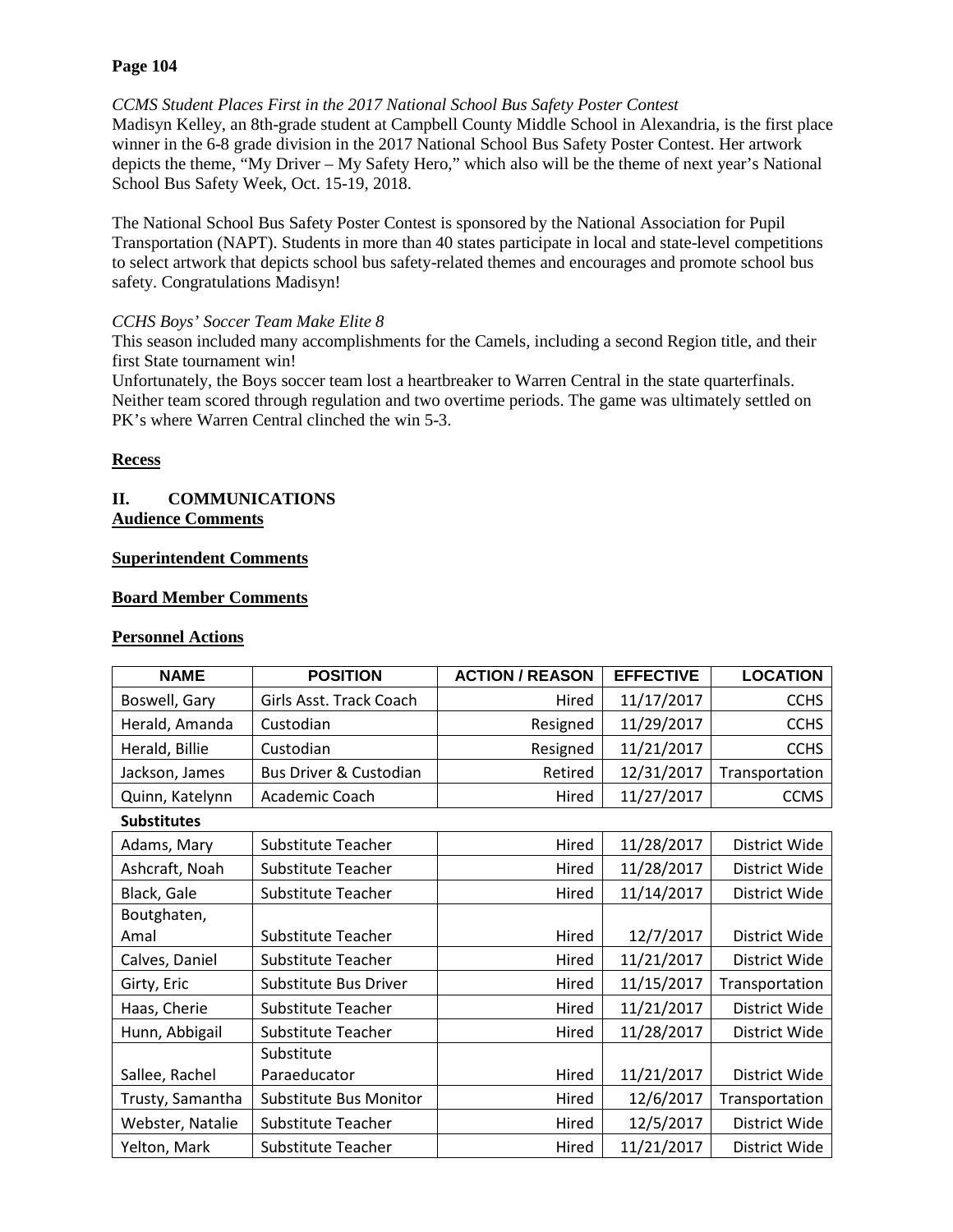#### **Written Communications and Reports**

SBDM Minutes FRYSC Reports Homeless Services Report Pupil Personnel Report Public Relations Report School Related Field Trip Notifications Field Trip Report – Athletics Field Trip Report – Transportation Nutrition Report Card for 2016-17 School Year

## **III. ACTION AGENDA**

#### **BG-1 Paving Project Application Approval for Campbell County Middle and High Schools**

17-129 Motion made by Williams, seconded by Mason, that the BG-1 for the Campbell County Schools Paving 2018 Campbell County Middle and High Schools project be approved at an estimated cost of \$107,176.00 per the recommendation of the superintendent.

VOTE: Winbigler-Yes; Williams-Yes; Kammerer-Yes; Fender-Yes; Mason-Yes. MOTION CARRIED.

## **BG-1 Roofing Project Application Approval for Alexandria Educational Center and Grant's Lick Elementary**

17-130 Motion made by Williams, seconded by Fender, that the BG-1 for the Campbell County Schools Roofing 2018 Alexandria Educational Center and Grant's Lick Elementary School project be approved at an estimated cost of \$164,664.00 per the recommendation of the superintendent.

VOTE: Winbigler-Yes; Williams-Yes; Kammerer-Yes; Fender-Yes; Mason-Yes. MOTION CARRIED.

## **SMG (BB&T) Agreement for CCHS Graduation 2019, 2020 and 2021**

17-131 Motion made by Fender, seconded by Williams, that the Use License Agreement with SMG (BB&T) for graduation 2019, 2020 and 2021 be approved as submitted per the recommendation of the superintendent.

2019 \$5,500 2020 \$6,000 2021 \$6,500

Parking fee shall be based on the current NKU event parking fee which will be determined annually.

A video package can also be purchased at \$1,200.

VOTE: Winbigler-Yes; Williams-Yes; Kammerer-Yes; Fender-Yes; Mason-Yes. MOTION CARRIED.

## **Private Carrier Transportation Request – CCMS Competition Cheerleading to Orlando, FL Feb 9- 13, 2018 (Airline)**

17-132 Motion made by Mason, seconded by Fender, that the CCMS competition cheerleading private carrier request to Orlando FL by airline set for February 9-13, 2018, be approved per the recommendation of the superintendent.

VOTE: Winbigler-Yes; Williams-Yes; Kammerer-Yes; Fender-Yes; Mason-Yes. MOTION CARRIED.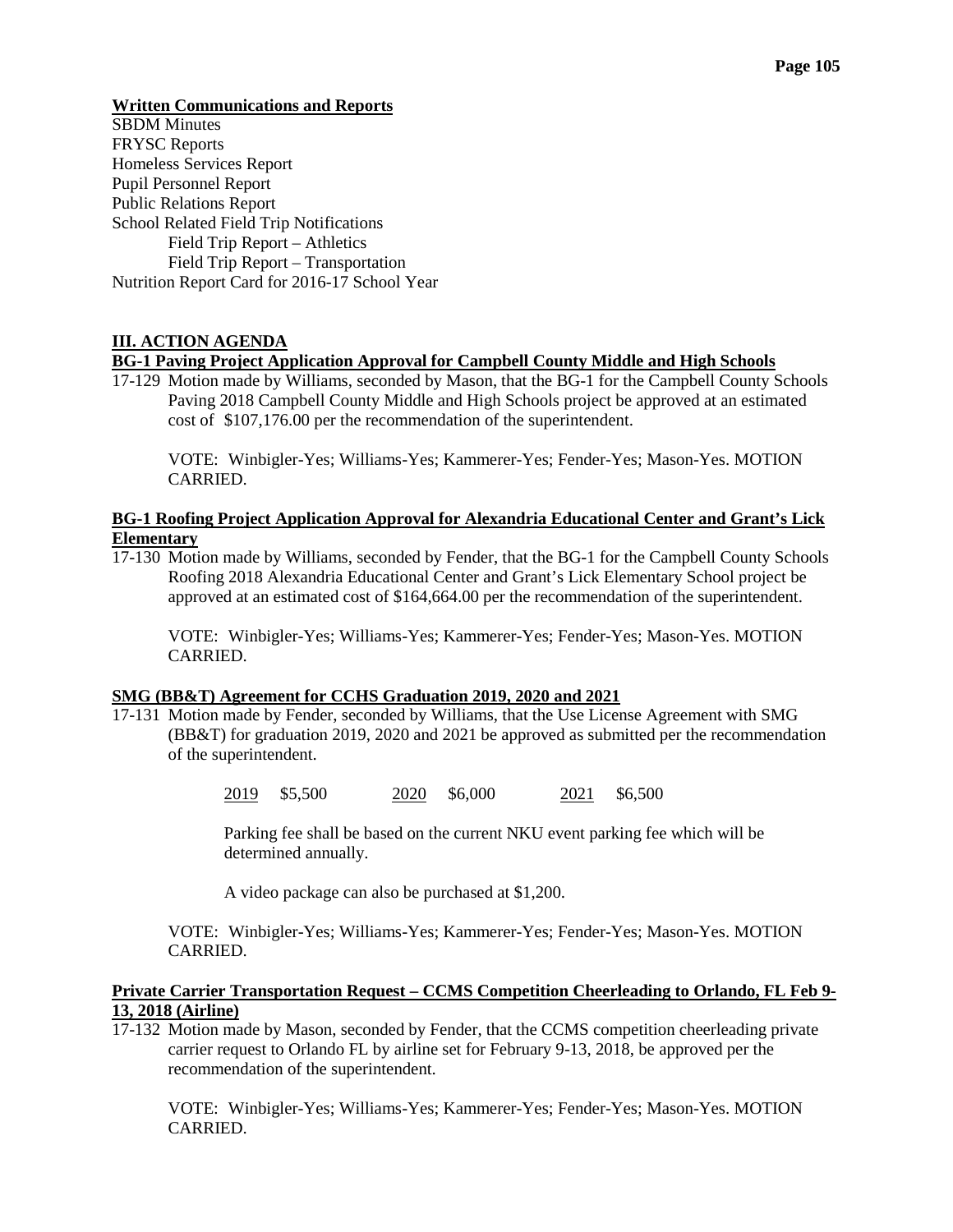#### **Page 106**

# **IV. CONSENT AGENDA**

17-133 Motion made by Williams, seconded by Kammerer, that the consent agenda be approved per the recommendation of the superintendent.

# **Minutes**

November 20, 2017 – Regular Meeting

## **Bills - Addendum**

General Fund # 127832-127959 as listed in the Orders of the Treasurer

# **Bills – Regular**

General Fund # 127960-128142 as listed in the Orders of the Treasurer

## **Treasurer's Report**

|                                                                                                                                                                                                                                                                                                                                                                                                                                                                                |                  |                 | Campbell County Board of Education |               |                 |  |  |  |
|--------------------------------------------------------------------------------------------------------------------------------------------------------------------------------------------------------------------------------------------------------------------------------------------------------------------------------------------------------------------------------------------------------------------------------------------------------------------------------|------------------|-----------------|------------------------------------|---------------|-----------------|--|--|--|
| Treasurer's Report                                                                                                                                                                                                                                                                                                                                                                                                                                                             |                  |                 |                                    |               |                 |  |  |  |
| For Month Ended November 30, 2017                                                                                                                                                                                                                                                                                                                                                                                                                                              |                  |                 |                                    |               |                 |  |  |  |
|                                                                                                                                                                                                                                                                                                                                                                                                                                                                                |                  |                 |                                    |               |                 |  |  |  |
|                                                                                                                                                                                                                                                                                                                                                                                                                                                                                |                  |                 |                                    |               |                 |  |  |  |
|                                                                                                                                                                                                                                                                                                                                                                                                                                                                                |                  |                 |                                    |               |                 |  |  |  |
|                                                                                                                                                                                                                                                                                                                                                                                                                                                                                | <b>Beginning</b> |                 | <b>Expenditures</b>                |               | <b>Ending</b>   |  |  |  |
| <b>Fund</b>                                                                                                                                                                                                                                                                                                                                                                                                                                                                    | <b>Balance</b>   | <b>Revenues</b> | <b>Salaries</b>                    | <b>Others</b> | <b>Balance</b>  |  |  |  |
|                                                                                                                                                                                                                                                                                                                                                                                                                                                                                |                  |                 |                                    |               |                 |  |  |  |
| General                                                                                                                                                                                                                                                                                                                                                                                                                                                                        | 6,687,323        | 1,809,823       | (2,045,456)                        | (744, 112)    | 5,707,578       |  |  |  |
|                                                                                                                                                                                                                                                                                                                                                                                                                                                                                |                  |                 |                                    |               |                 |  |  |  |
| <b>Sick Leave Retire.</b>                                                                                                                                                                                                                                                                                                                                                                                                                                                      | 168,257          |                 | 0                                  | 0             | 168,257         |  |  |  |
| <b>Committed Funds</b>                                                                                                                                                                                                                                                                                                                                                                                                                                                         | 400,000          |                 | $\mathbf 0$                        | $\mathbf 0$   | 400,000         |  |  |  |
|                                                                                                                                                                                                                                                                                                                                                                                                                                                                                |                  |                 |                                    |               |                 |  |  |  |
| <b>Special Revenue</b>                                                                                                                                                                                                                                                                                                                                                                                                                                                         | (470, 030)       | 171,434         | (266, 091)                         | (235, 293)    | (799, 980)      |  |  |  |
|                                                                                                                                                                                                                                                                                                                                                                                                                                                                                |                  |                 |                                    |               |                 |  |  |  |
| <b>District Activity</b>                                                                                                                                                                                                                                                                                                                                                                                                                                                       | 227,412          | 11,908          | (1, 184)                           | (152, 703)    | 85,434          |  |  |  |
|                                                                                                                                                                                                                                                                                                                                                                                                                                                                                |                  |                 |                                    |               |                 |  |  |  |
| <b>Capital Outlay</b>                                                                                                                                                                                                                                                                                                                                                                                                                                                          | 222,235          |                 | 0                                  | 0             | 222,235         |  |  |  |
|                                                                                                                                                                                                                                                                                                                                                                                                                                                                                |                  |                 |                                    |               |                 |  |  |  |
| <b>Building</b>                                                                                                                                                                                                                                                                                                                                                                                                                                                                | 73,266           | 0               | 0                                  | 0             | 73,266          |  |  |  |
| <b>Construction</b>                                                                                                                                                                                                                                                                                                                                                                                                                                                            | 681,416          | 0               | $\mathbf 0$                        | (302, 577)    | 378,839         |  |  |  |
|                                                                                                                                                                                                                                                                                                                                                                                                                                                                                |                  |                 |                                    |               |                 |  |  |  |
| <b>Debt Service</b>                                                                                                                                                                                                                                                                                                                                                                                                                                                            | (1, 333, 807)    |                 | 0                                  |               | (1, 333, 807)   |  |  |  |
|                                                                                                                                                                                                                                                                                                                                                                                                                                                                                |                  |                 |                                    |               |                 |  |  |  |
| <b>Food Service</b>                                                                                                                                                                                                                                                                                                                                                                                                                                                            | (147, 963)       | 350,191         | (55, 756)                          | (126, 555)    | 19,916          |  |  |  |
|                                                                                                                                                                                                                                                                                                                                                                                                                                                                                |                  |                 |                                    |               |                 |  |  |  |
| Totals*                                                                                                                                                                                                                                                                                                                                                                                                                                                                        | \$<br>6,508,109  | 2,343,355       | (2,368,487)                        | (1, 561, 240) | \$<br>4,921,737 |  |  |  |
|                                                                                                                                                                                                                                                                                                                                                                                                                                                                                |                  |                 |                                    |               |                 |  |  |  |
|                                                                                                                                                                                                                                                                                                                                                                                                                                                                                |                  |                 |                                    |               |                 |  |  |  |
| Cash and cash equivalents in all funds include approx. \$379,216 in investments and certificates of                                                                                                                                                                                                                                                                                                                                                                            |                  |                 |                                    |               |                 |  |  |  |
| $\mathcal{L}$ $\mathcal{L}$ $\mathcal{L}$ $\mathcal{L}$ $\mathcal{L}$ $\mathcal{L}$ $\mathcal{L}$ $\mathcal{L}$ $\mathcal{L}$ $\mathcal{L}$ $\mathcal{L}$ $\mathcal{L}$ $\mathcal{L}$ $\mathcal{L}$ $\mathcal{L}$ $\mathcal{L}$ $\mathcal{L}$ $\mathcal{L}$ $\mathcal{L}$ $\mathcal{L}$ $\mathcal{L}$ $\mathcal{L}$ $\mathcal{L}$ $\mathcal{L}$ $\mathcal{$<br>the contract of the contract of the contract of the contract of the contract of the contract of the contract of |                  |                 |                                    |               |                 |  |  |  |

deposits yielding 0.585% and the remainder in interest-bearing checking accounts yielding 0.25%.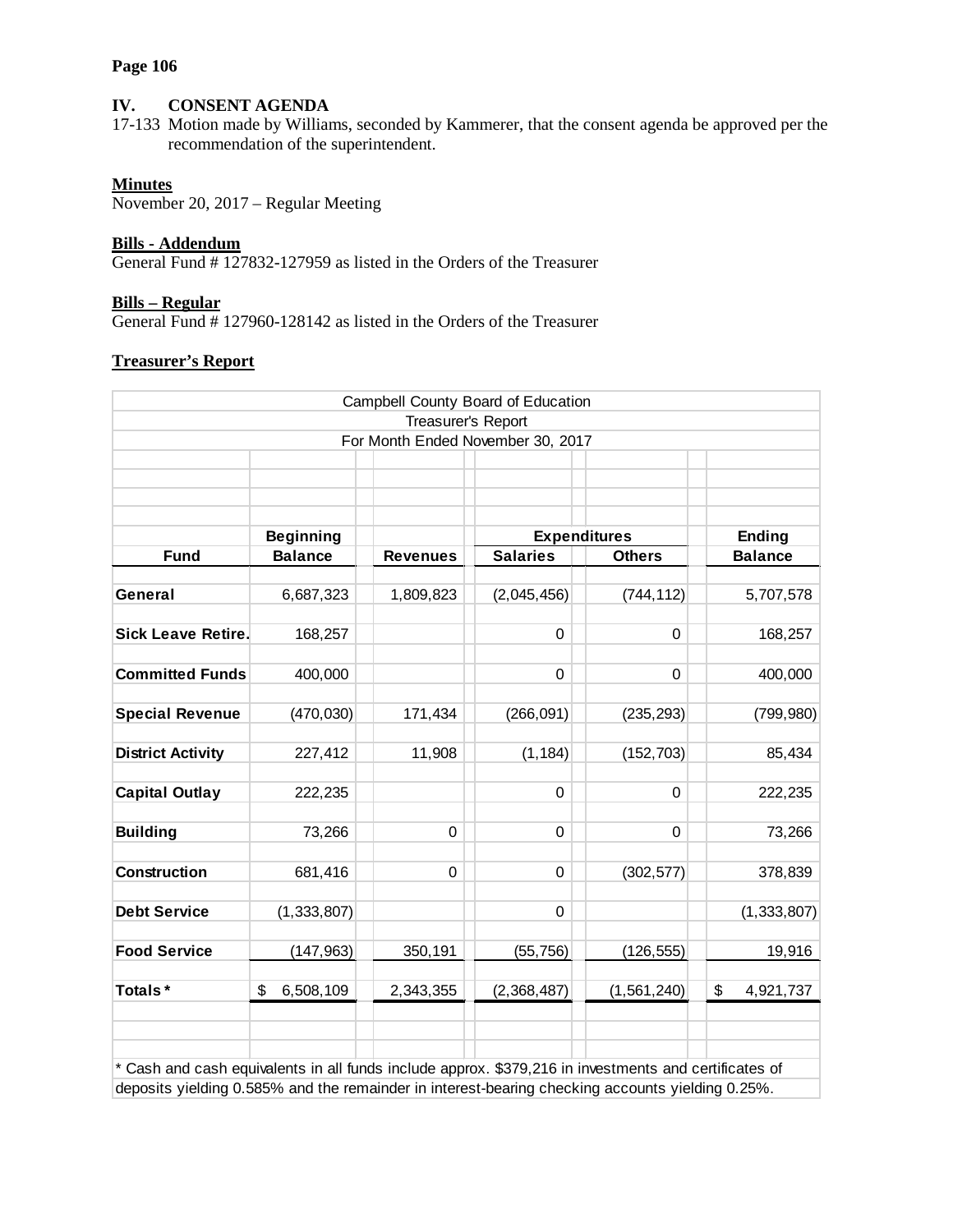## **Leave of Absence Requests**

Joshua Boggs, teacher at Campbell County Middle School, from December 18, 2017 through March 2, 2018 for FMLA.

Mary Brown, paraeducator at Campbell County High School, from November 9, 2017 through November 27, 2017 for FMLA.

Rebecca Geiman, Health Services Technician at Campbell Ridge Elementary, from November 28, 2017 through January 3, 2018 for FMLA.

Betsy Hartig, teacher at Cline Elementary, REVISED from October 2, 2017 through December 12, 2017 for FMLA.

Sherrie Jett, bus monitor at Transportation, from November 17, 2017 through December 19, 2017 for FMLA.

Jessica Martin, social worker at Campbell Ridge Elementary, from January 3, 2018 through March 19, 2018 for FMLA.

Joseph Reinert, bus driver at Transportation, from September 5, 2017 through September 21, 2017 for FMLA.

Pam Rice, teacher at Reiley Elementary, from October 20, 2017 through November 10, 2017 for FMLA.

Edward Saner, bus driver at Transportation, from November 6, 2017 through December 19, 2017 for FMLA.

Lydia White, paraeducator at Campbell County High School, REVISED November 7, 2017 through January 3, 2018 for FMLA.

#### **CINTAS Specialty Apparel Rental Service Agreement**

Cintas agreement will provide pants, shirt, jacket, and shop rags for mechanics at the bus garage. Items will be laundered weekly with pickup and drop off provided to transportation department. We currently have existing contract with Cintas and this enables us to continue with this service for 60 months. We may cancel contract at any time with (60) days written notice without penalty.

VOTE: Winbigler-Yes; Williams-Yes; Kammerer-Yes; Fender-Yes; Mason-Yes. MOTION CARRIED

# **V. EXECUTIVE SESSION PER KRS 61.810(1)(f) PERSONNEL; SUPERINTENDENT EVALUATION**

17-134 Motion made by Fender, seconded by Williams, to enter into executive session per KRS 61.810(1)(f) Personnel; Superintendent Evaluation during which no action will be taken.

VOTE: Winbigler-Yes; Williams-Yes; Kammerer-Yes; Fender-Yes; Mason-Yes. MOTION CARRIED.

The Board entered into executive session at 7:01 p.m.